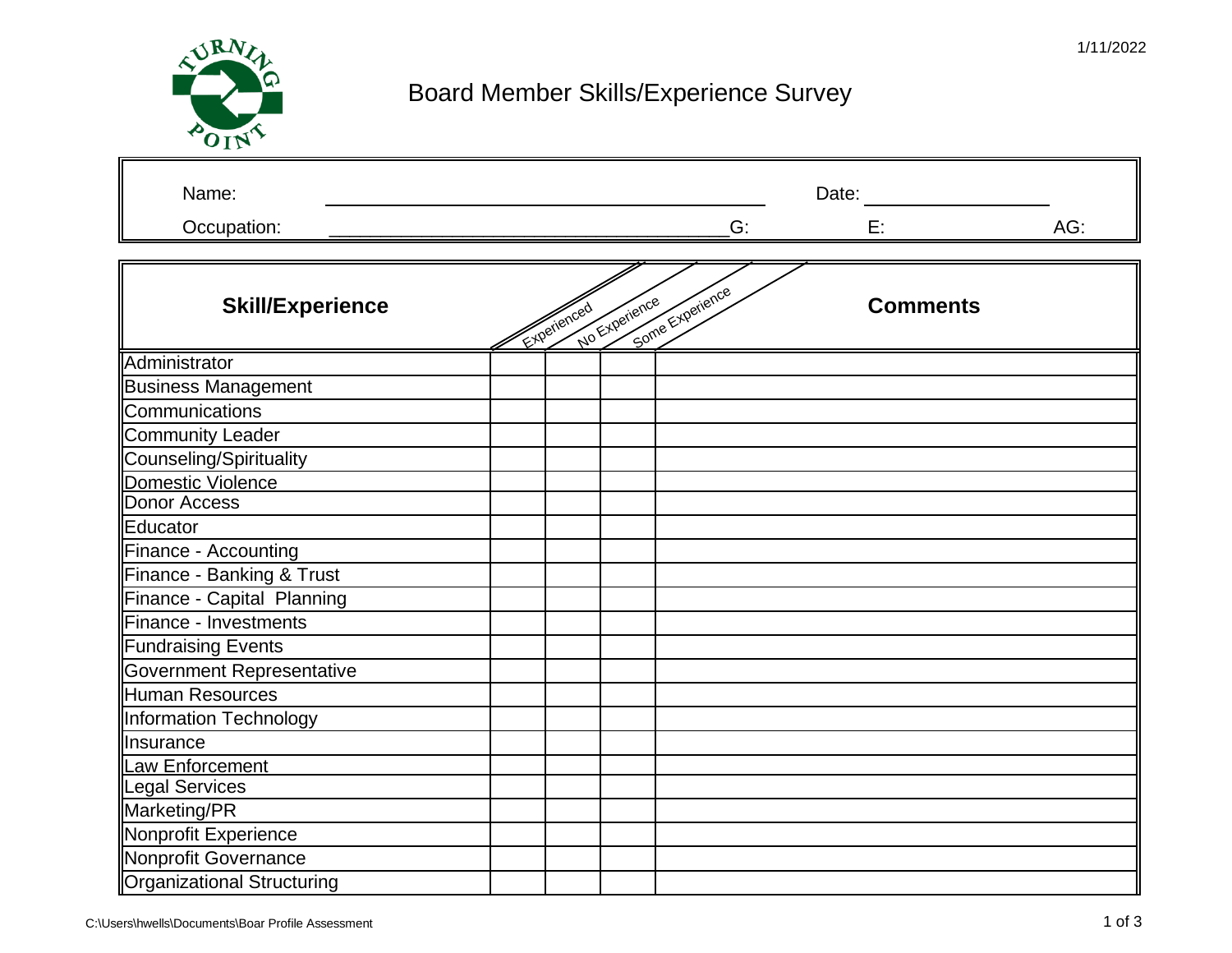

## Board Member Skills/Experience Survey

| Name:                                    |             |               |                 | Date:           |     |  |
|------------------------------------------|-------------|---------------|-----------------|-----------------|-----|--|
| Occupation:                              |             |               | G:              | E:              | AG: |  |
|                                          |             |               |                 |                 |     |  |
| <b>Skill/Experience</b>                  | Experienced | No Experience | Some Experience | <b>Comments</b> |     |  |
| <b>Planned Giving</b>                    |             |               |                 |                 |     |  |
| Psychology/Psychiatry/Mental Health      |             |               |                 |                 |     |  |
| <b>Real Estate</b>                       |             |               |                 |                 |     |  |
| Recruiting                               |             |               |                 |                 |     |  |
| <b>Turning Point Volunteer</b>           |             |               |                 |                 |     |  |
| <b>Service Delivery Systems</b>          |             |               |                 |                 |     |  |
| <b>Social Services</b>                   |             |               |                 |                 |     |  |
| <b>Substance Abuse</b>                   |             |               |                 |                 |     |  |
| <b>Strategic Planning</b>                |             |               |                 |                 |     |  |
| Volunteer Management                     |             |               |                 |                 |     |  |
|                                          |             |               |                 |                 |     |  |
| <b>Board Office/Committee Experience</b> |             |               |                 |                 |     |  |
| <b>Board Chairperson</b>                 |             |               |                 |                 |     |  |
| <b>Communications Committee</b>          |             |               |                 |                 |     |  |
| <b>Community Relations Committee</b>     |             |               |                 |                 |     |  |
| <b>Corresponding Secretary</b>           |             |               |                 |                 |     |  |
| <b>Executive Committee</b>               |             |               |                 |                 |     |  |
| <b>Executive Director</b>                |             |               |                 |                 |     |  |
| <b>Finance Committee</b>                 |             |               |                 |                 |     |  |
| <b>Fundraising Committee</b>             |             |               |                 |                 |     |  |
| Leadership & Nomination (Governance)     |             |               |                 |                 |     |  |
| <b>Personnel Committee</b>               |             |               |                 |                 |     |  |
| <b>Recording Secretary</b>               |             |               |                 |                 |     |  |